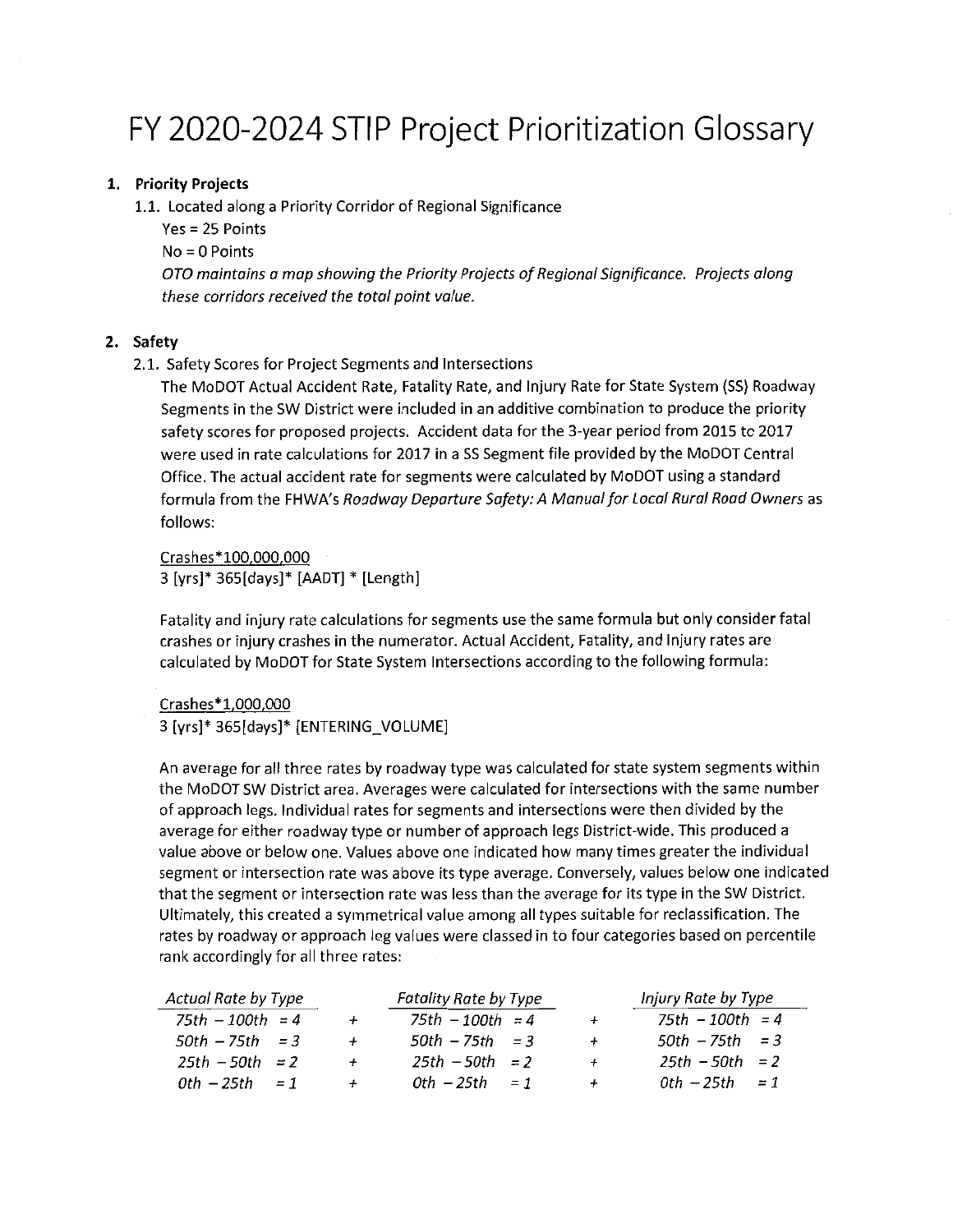The reclassed rank values for Actual Accident, Fatality, and Injury rate were then added together creating a range of safety scores from 3 to 12. The safety scores were awarded a point value based on their percentile rank as with the rate to average values for accidents, fatalities, and injuries corresponding to the following table:

|                      | Safety Score Range | Safety Score Range                 | <b>Safety Points</b> |
|----------------------|--------------------|------------------------------------|----------------------|
| Percentile Rank      | <b>Segments</b>    | <i><u><b>Intersections</b></u></i> | Awarded              |
| $75^{th} - 100^{th}$ | $9 - 12$           | $7 - 12$                           | 15                   |
| $50^{th} - 75^{th}$  | $7 - 8$            | 6                                  | 10                   |
| $25^{th} - 50^{th}$  | 4 - 6              | $4 - 5$                            |                      |
| $0^{th} - 25^{th}$   |                    |                                    |                      |

#### 2.2. Improvement or Removal of At-Grade Railroad Crossing

 $Yes = 5$ 

 $No = 0$ 

If a project improves or removes an at-grade railroad crossing, it received five points.

#### 3. Congestion Management

#### 3.1. Volume-to-Capacity Ratio

Current volume-to-capacity greater than or equal to 0.86 <sup>=</sup> 7 Points Future (2040) volume-to-capacity greater than or equal to 0.86 <sup>=</sup> 5 Points A volume-to-capacity ratio for roadways in the OTO region was calculated using 2017 Average Annual Daily Traffic totals and percentage of commercial traffic obtained from the MoDOT Central Office. <sup>A</sup> passenger car equivalent volume was calculated by multiplying the roadway AADT by the percent of commercial traffic. This value was subtracted from the AADT value, multiplied by 1.5 and then added back to the AADT value. The passenger car equivalent value was compared to roadway capacities stored in the travel demand model to determine the current V/C scoring. Capacity for roadway segments along Hwy 14, Route MM, US Hwy 60 east of US Hwy 65 and through Republic were revised using 24-hour capacities determined via <sup>a</sup> roadway capacity analysis conducted for the OTO by CIW Consultants. The travel demand model no-build scenario for 2040 includes projects committed through 2018. The projected volume to capacity ratio for the 2040 no-build scenario is used for the future V/C scoring. The ratio of 0.86 is considered Level of Service <sup>E</sup> (or at capacity).

Volume-to-capacity ratios were calculated for opposing directions. <sup>A</sup> project was awarded points based on the highest directional value intersecting the project road segment or intersection. Projects with segments less than 0.86, current or future, received <sup>O</sup> points.

## 4. Environmental Justice

#### 4.1. Environmental Justice Tracts

The Plan describes how environmental justice areas are determined. There are four categories specifically addressed – Minority population, Hispanic population, Elderly (ages 65 and over), Low-lncome (below poverty level), and Disabled. Each of these categories has been mapped by Census Tract percentages from the 2012 - 2016 American Community Survey 5-Year Estimates.